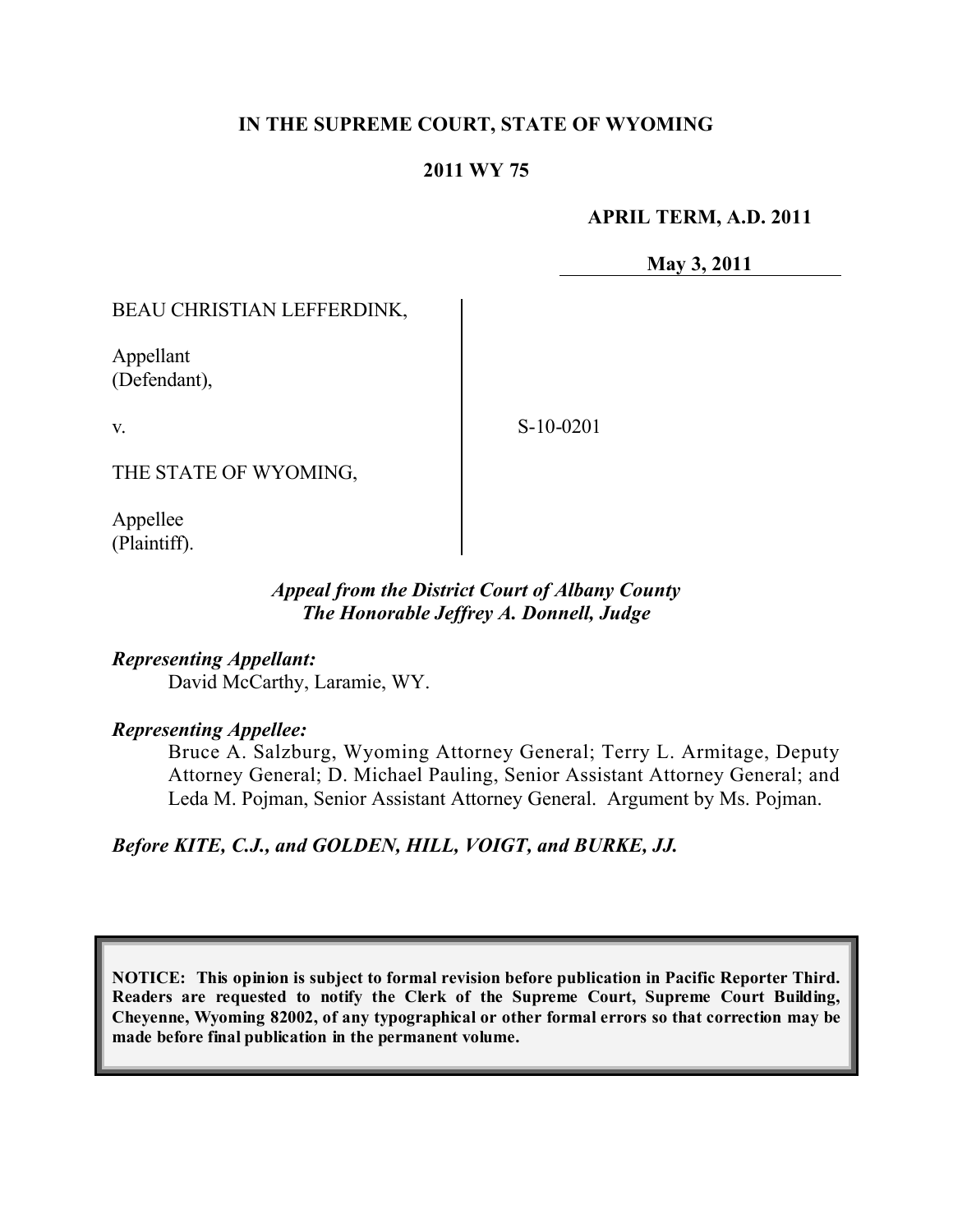**HILL,** Justice.

[¶1] Beau Lefferdink challenges the district court's denial of his motion to suppress after he was charged with two counts of sexual exploitation of children. We affirm.

## **ISSUES**

[¶2] Lefferdink raises three issues before this Court:

- 1. Should the misstatement of fact in the affidavit for a search warrant be stricken as knowingly and intentionally made or in reckless disregard for the truth?
- 2. Was [Lefferdink]'s right to confrontation and due process violated for a failure to disclose exculpatory evidence?
- 3. If stricken, does probable cause for the search of a computer IP address or residence exist within the four corners of the affidavit?

# **FACTS**

[¶3] In the spring of 2009, Albany County Sheriff's Deputy Chris Konija was involved in an undercover operation to monitor  $LimeWire<sup>1</sup>$  in an attempt to identify Albany County internet users who were downloading and sharing child pornography.

[¶4] Lefferdink's computer IP address showed that it was downloading child pornography, and Deputy Konija began to monitor that address. A search warrant was obtained for Bresnan Communications to identify the user of the IP address. Lefferdink was identified as the owner of the computer that downloaded the illegal material and, consequently, a search warrant was obtained for Lefferdink's address. Lefferdink's desktop computer and laptop computer were both seized. Thereafter, Lefferdink was charged with two counts of sexual exploitation of children in violation of Wyo. Stat. Ann. §§ 6-4-303(b)(iv) and 6-4-303(b)(iii) (LexisNexis 2009).

[¶5] On January 12, 2010, Lefferdink filed a motion to suppress evidence, based upon the contention that Deputy Konija knowingly and intentionally, or with reckless disregard for the truth, lied in his affidavits. Also on January 12, Lefferdink filed a motion requesting that the court issue a subpoena duces tecum to the Division of Criminal Investigation requiring the production of all notes, documents, and reports created during its forensic investigation of Lefferdink's computers. The district court granted the motion requesting the subpoena duces tecum. However, a motion to quash was filed,

 $\overline{a}$  $1$  LimeWire is a computer program generally available to the public that allows users to connect to a peerto-peer network in order to share files without going through any central server or hub.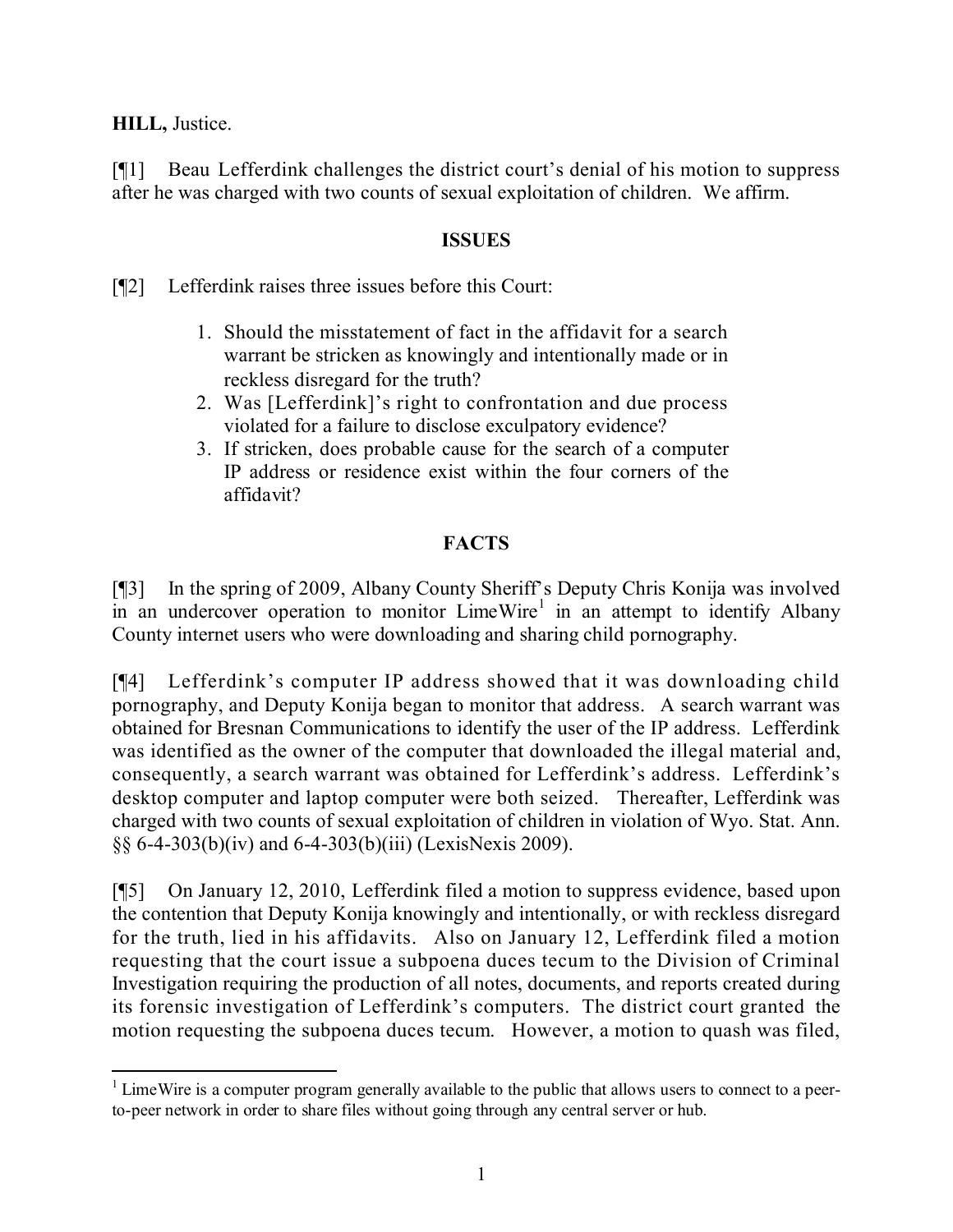because the subpoena directed the information to be produced to Lefferdink, and not the court, in violation of W.R.Cr.P. 17(d) and *Wolfe v. State,* 998 P.2d 385, 387 (Wyo. 2000). The court granted the motion to quash because the subpoena was not in compliance, but encouraged the issuance of another subpoena in compliance with the law. However, another subpoena was never issued.

[¶6] On February 10, 2010, both parties stipulated that the deputy did misstate the time and date in both affidavits of when he first saw Lefferdink's IP address. The court still denied the motion to suppress, however, and found that the misstated time and date was at most a simple mistake. The court ruled that even if the time and date were omitted from the affidavits, they still contained enough information to support the search warrants.

[¶7] Lefferdink entered a conditional plea with the understanding of both parties that his intent was to appeal the denial of the motion to suppress. He was sentenced on both counts and ordered to serve concurrent sentences of not less than three years nor more than seven years on each. The sentence was suspended, and he was placed on six years supervised probation for each count and received credit for time served. This appeal followed.

## **DISCUSSION**

[¶8] In his first and third interrelated arguments on appeal, Lefferdink contends that the district court erred when it determined that the deputy's misstatement as to what date and what time he viewed the sharing of the pornographic material was at most negligent or a simple mistake. Furthermore, Lefferdink argues that the court was wrong when it determined that even if the misstatements were stricken, the affidavits provided sufficient probable cause to issue the search warrants.

> In reviewing a trial court's ruling on a motion to suppress evidence, we do not interfere with the trial court's findings of fact unless the findings are clearly erroneous. We view the evidence in the light most favorable to the trial court's determination because the trial court has an opportunity at the evidentiary hearing to assess the credibility of the witnesses, weigh the evidence, and make the necessary inferences, deductions, and conclusions. The constitutionality of a particular search is a question of law that we review *de novo*.

*Sam v. State,* 2008 WY 25, ¶ 9, 177 P.3d 1173, 1176 (Wyo. 2008) (citations omitted).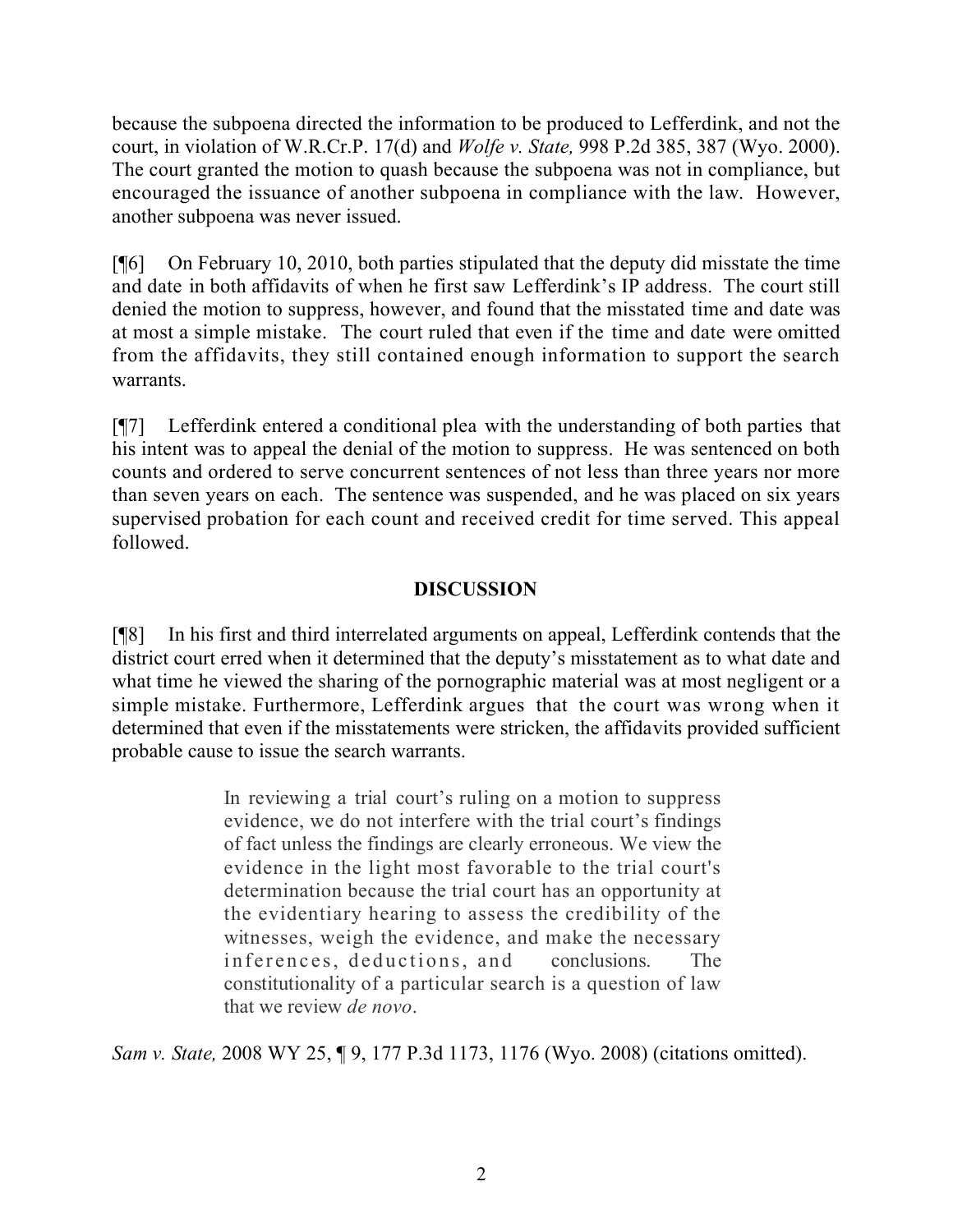[¶9] Both parties in this case stipulated that the affidavits contained the wrong date and time of Deputy Konija's viewing of the information.

> Both the Fourth Amendment of the United States Constitution and Article 1, § 4 of the Wyoming Constitution require a search warrant to be supported by sworn statement. The difference in the language of the two constitutions has been noted by this court:

The provision of the Wyoming Constitution covering search and seizure, being Article 1, § 4, is different than that of the United States Constitution and makes it mandatory that the search warrant be issued upon an affidavit. This difference has heretofore been the subject of comment in *State v. Peterson,* 27 Wyo. 185, 194 P. 342, 345, 13 A.L.R. 1284, where it was said:

"Our Constitution is some stronger, in that it uses 'affidavit' instead of 'oath or affirmation'; the word 'affidavit' requiring the matter to be in written form."

*Smith v. State*, 557 P.2d 130, 132 (Wyo. 1976). Both constitutional provisions require a hearing when a defendant offers proof that false statements were included in the affidavit knowingly and intentionally or with reckless disregard for the truth. Defendant must show these statements were necessary to a finding of probable cause. *Franks v. Delaware,* 438 U.S. 154, 155-56, 98 S. Ct. 2674, 2676, 57 L. Ed. 2d 667, 672 (1978): *Hyde v. State,* 769 P.2d 376, 379 (Wyo. 1989).

A suppression hearing on these grounds requires the defendant to establish by a preponderance of the evidence that the affiant gave deliberately false statements or recklessly disregarded the truth. If the defendant meets this burden, then the affidavit's false material is set to one side. If the remaining content is still sufficient to establish probable cause, then it is proper to deny the motion to suppress. If the remaining content is insufficient, then the search warrant is invalid and the exclusionary rule prohibits the admission of the evidence just as if probable cause was lacking on the face of the affidavit. *Hyde,* 769 P.2d at 378-79.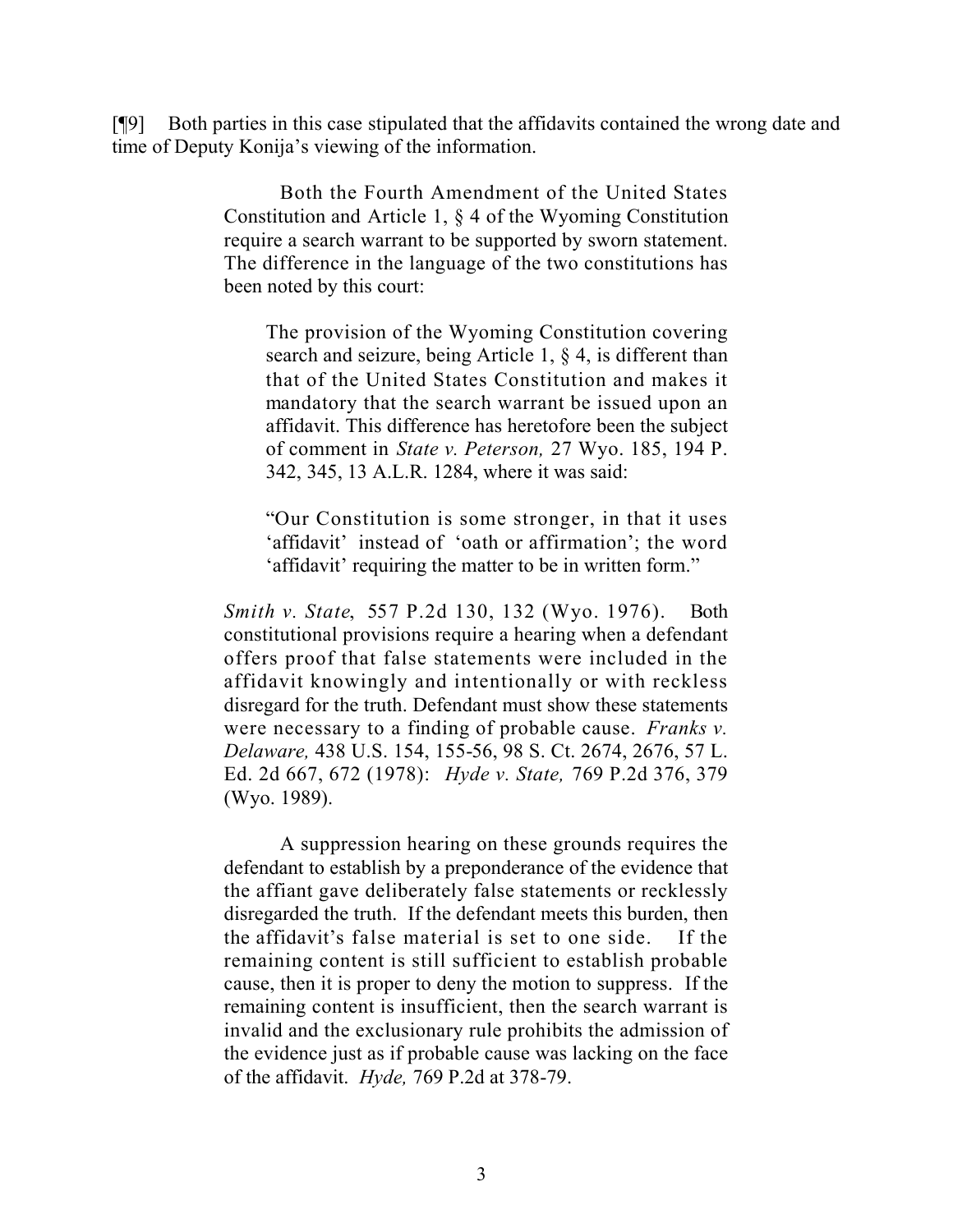*Davis v. State,* 859 P.2d 89, 92-93 (Wyo. 1993).

[¶10] During the motion hearing, Deputy Konija testified that in drafting the first affidavit for a Bresnan search warrant, he included references to multiple computer files containing child pornography and the dates and times during which he observed them being viewed or shared through Lefferdink's IP address (which Bresnan identified as Lefferdink's after the search warrant was served on Bresnan). The affidavits support the deputy's testimony. In fact, Lefferdink's computers together contained over 700 images of child pornography. Before presenting the Bresnan affidavit to the circuit court, a deputy county attorney suggested to the officer that he include "the worst of the worst" video files in the affidavit in order to simplify the search. In doing so, remaining dates and times of observations were deleted. Deputy Konija testified that he inadvertently misstated the date and time in his affidavit due to the "cutting and pasting" error. The deputy, in fact, observed the pertinent information on July 1, 2009, and stated on direct examination that misstating the error was not intentional.<sup>2</sup>

[¶11] Regarding the deputy's misstatements, the court stated:

In sum, the Court finds that Deputy Konija failed to ensure that the identified video file … matched up with the identified time (July 13, 2009, at 12:00 p.m.) in his affidavit after he omitted the references to the other video files and dates/times. This failure was, at most, due to Deputy Konija's negligence or a simple mistake. It was not, however, deliberately false or with reckless disregard for the truth. 'Negligence or innocent mistake[s] are insufficient grounds to find the misstatement should be set aside.'" *Davis*  [*v. State,* 859 P.2d 89, 94 (Wyo. 1993)], (citing *Franks* [*v. Delaware,* 438 U.S. 154, 171 (1978)].

[¶12] We agree with the district court. Although the date and time was wrong as it was listed in the affidavits, the misinformation was simply a mistake made by the deputy and was not deliberate. Given that the trial court had an opportunity at the evidentiary hearing to assess the credibility of the witnesses, weigh the evidence, and make the necessary inferences, deductions, and conclusions, we will not interfere with its decision to deny Lefferdink's motion to suppress.

<sup>&</sup>lt;sup>2</sup> The IP activity report was also admitted into evidence and showed the information being shared by Lefferdink on July 1, 2009. The report showed the IP address belonging to Lefferdink also shared another child pornography video file on July 13, 2009, at noon.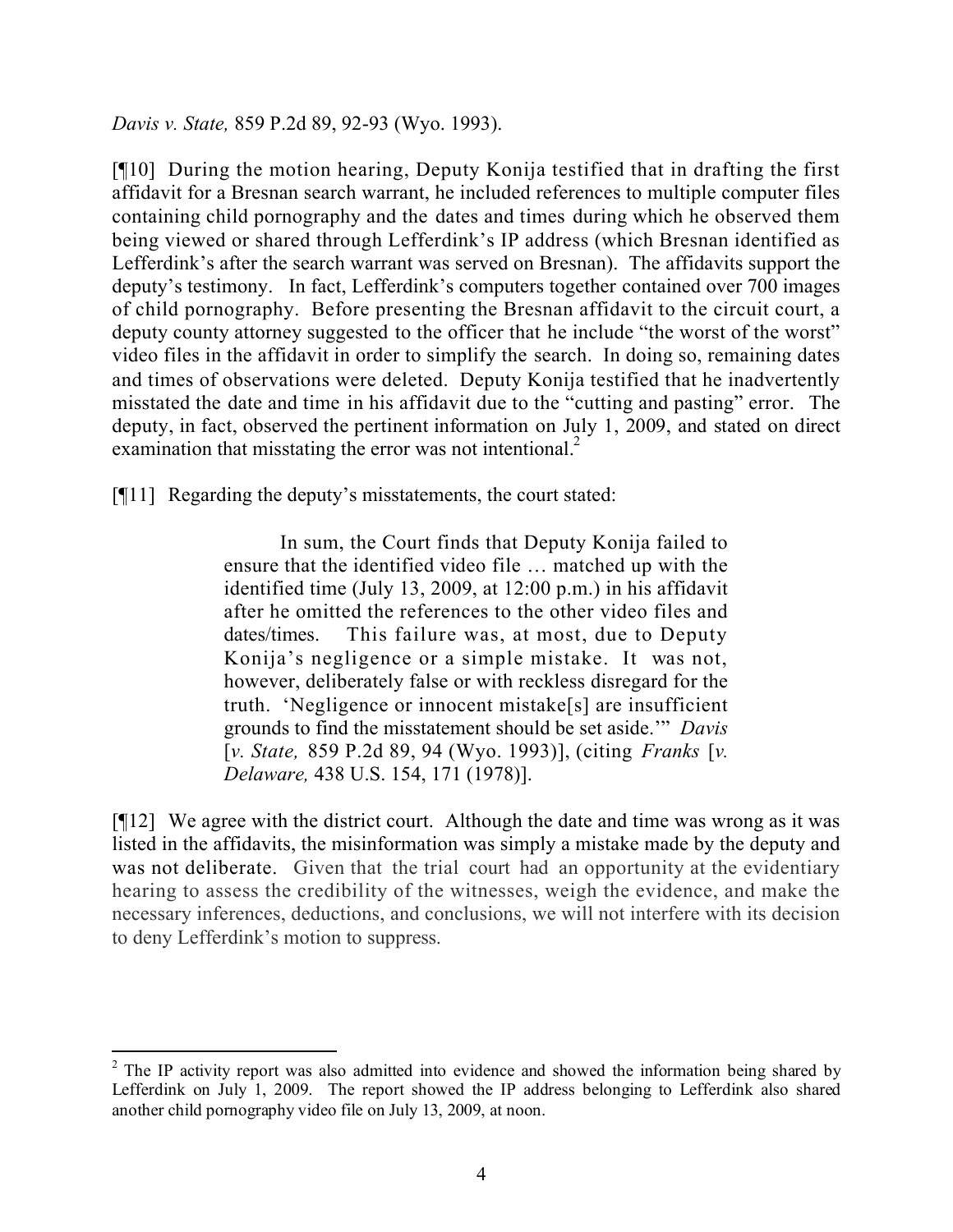[¶13] Remaining on the subject of the affidavits, Lefferdink argues that even with the wrong date and times included in the affidavits, probable cause does not exist for the search of an IP address or residence, and thus all evidence must be suppressed.

On this issue we have said:

 In reviewing an affidavit in support of an application for a search warrant, this Court is mindful of the fact that there is a strong preference under the law for law enforcement officers to obtain a warrant instead of engaging in a warrantless search. Thus, an affidavit comes to this Court with a presumption of validity. In order to promote the warrant process, and remembering that affidavits are not normally executed by legal technicians, this Court resolves doubtful or marginal cases in this area in favor of sustaining the warrant. Ultimately, our duty on review simply is to ensure that the warrant-issuing judicial officer had a substantial basis for concluding probable cause existed.

*Schirber v. State*, 2006 WY 121 ¶ 5, 142 P.3d 1169, 1172 (Wyo. 2006) (internal citations omitted).

… The existence of probable cause justifying the issuance of a search warrant involves a twofold finding. First, the factual situation described in the affidavit must be sufficient to cause a reasonably cautious person to believe that a crime was being committed or that one had been committed. Second, there must be an adequate showing that the fruits of the crime or the evidence thereof are in the structure or area sought to be searched.

*Mueller v. State*, 2009 WY 27, ¶¶ 8-9, 202 P.3d 404, 406 (Wyo. 2009).

[¶14] We previously summarized the standard for a warrant-issuing judicial officer's probable cause determination:

> The judicial officer who is presented with an application for a search warrant supported by an affidavit applies a "totality of circumstances" analysis in making an independent judgment whether probable cause exists for the issuance of the warrant. In making that independent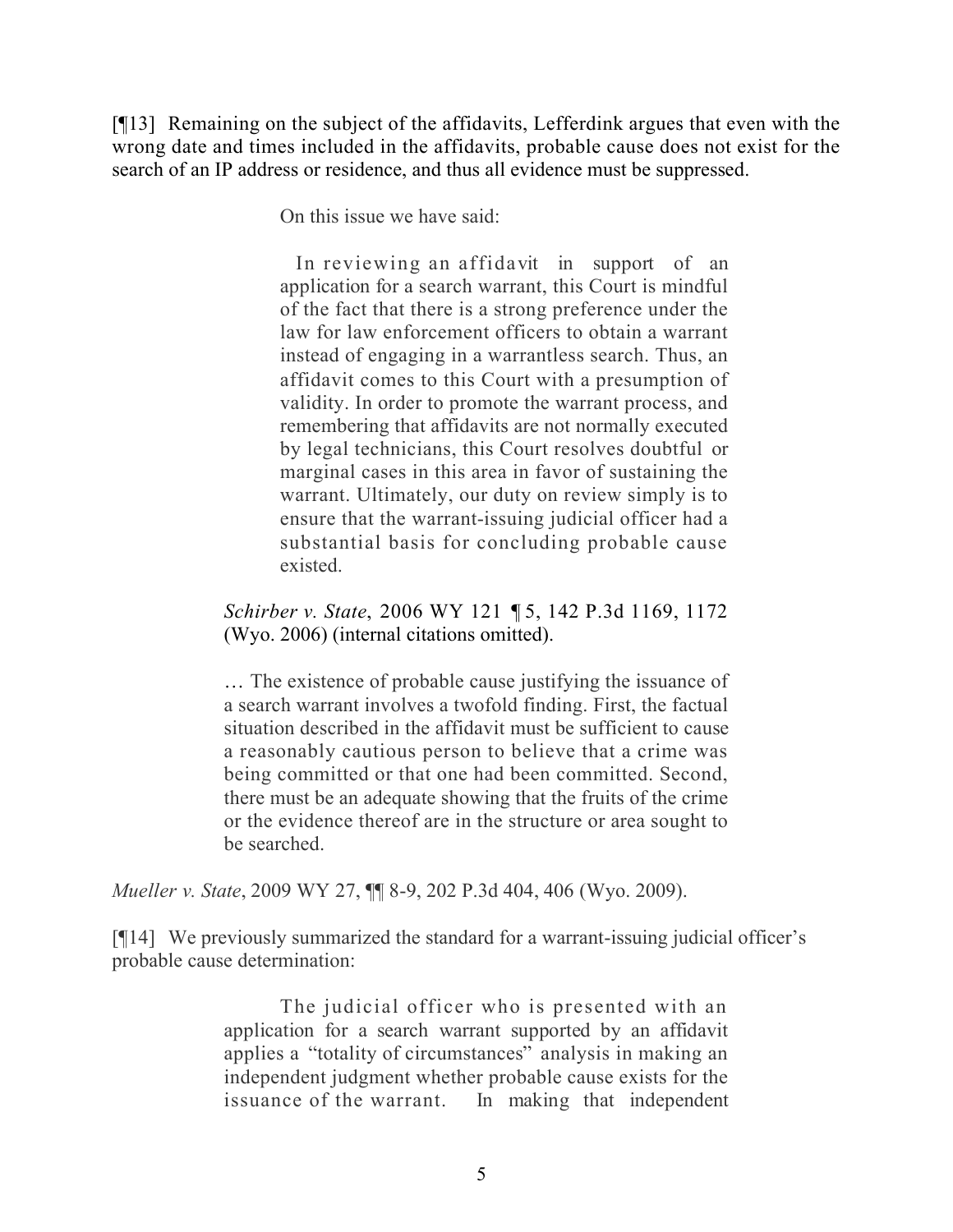judgment, the judicial officer is limited to the four corners of the supporting affidavit. The "totality of circumstances" analysis requires the judicial officer simply "to make a practical, common sense decision whether, given all the circumstances set forth in the affidavit before him, including the 'veracity' and 'basis of knowledge' of persons supplying hearsay information, there is a fair probability that contraband or evidence of a crime will be found in a particular place."

*Mueller*, **¶** 9, 202 P.3d at 406-07 (citations omitted). "[T]he judicial officer does not measure the affidavit by a 'reasonable doubt' standard or a 'preponderance of evidence' standard; instead, the measure is that the circumstances set forth in the affidavit must amount to more than a mere suspicion, yet need not rise to the level of prima facie evidence of guilt." *Id.* Also,

> There is a presumption of validity with respect to the affidavit supporting a search warrant. \* \* \* Furthermore, the affidavit is to be tested by much less vigorous standards than those governing the admissibility of evidence at trial. \* \* \* The issuing judge's determination should be paid great deference upon appeal. \* \* \* Because of the preference for warrants, and the desire to encourage law enforcement personnel to seek warrants, any doubt should be resolved by sustaining the search.

*Page v. State,* 2003 WY 23, ¶ 9, 63 P.3d 904, 909 (Wyo. 2003) (quoting *Hixson v. State*, 2001 WY 99, ¶ 6, 33 P.3d, 154, 156-57 (Wyo. 2001)).

[¶15] With the above principles in mind, we do not find there to be any deficiencies in the affidavits. Lefferdink argues that, without the inclusion of a date and time in the affidavits, there is no nexus between his IP address and Bresnan, or between his IP address and the computers located at the residence using the IP address. Yet, even if all references to date and time were stricken from both affidavits in this case, we agree with the State that the remaining content was sufficient to cause a reasonably cautious person to believe that the crime of sexual exploitation of children had been or was being committed by the user of the IP address listed in the affidavits. The affidavits sufficiently indicated that the IP user's identifying information was available from Bresnan, and that evidence of a crime could be found on the computers located in that user's residence.

[¶16] When the search warrants were issued here, the issuing judge knew that a person was accessing the internet using a specific IP address; that the same IP address was being used within Albany County; that the user of the IP address possessed and was sharing computer files that were known to depict illegal child pornography; that at least one of